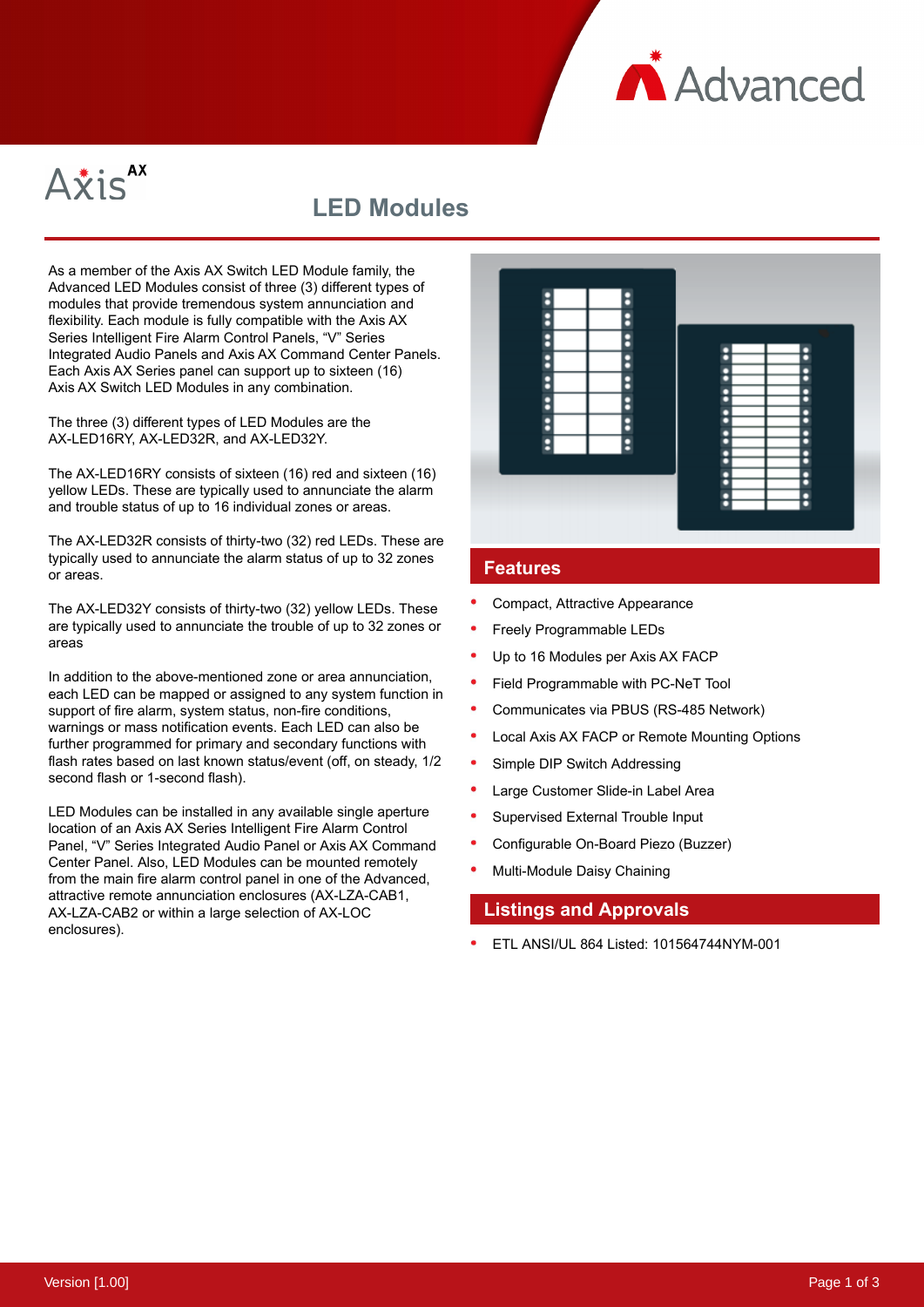#### **Wiring Diagram**



## **Specification**

| Input Voltage (DC)                                                                               | 24 VDC (Operating range 18-28 VDC)                           |
|--------------------------------------------------------------------------------------------------|--------------------------------------------------------------|
| <b>Operating Current</b><br>Quiescent<br>Active<br>All LEDs Active (on)<br>One LED (approximate) | $15 \text{ mA}$<br>41 mA<br>$0.8 \text{ mA}$                 |
| <b>LED Indicators</b><br>AX-LED16RY<br>AX-LED32R<br>AX-LED32Y                                    | 16 Red and 16 Yellow<br>32 Red<br>32 Yellow                  |
| <b>External Monitoring Input</b>                                                                 | <b>Supervised Closed Contact</b>                             |
| Piezo (Buzzer)                                                                                   | Field Configurable On/Off, Pulse/Steady                      |
| <b>Screw Terminals</b>                                                                           | 12 - 24 AWG                                                  |
| Daisy Chain Headers                                                                              | 10-Way IDC Ribbon Connector for Multi-Module<br>Interconnect |